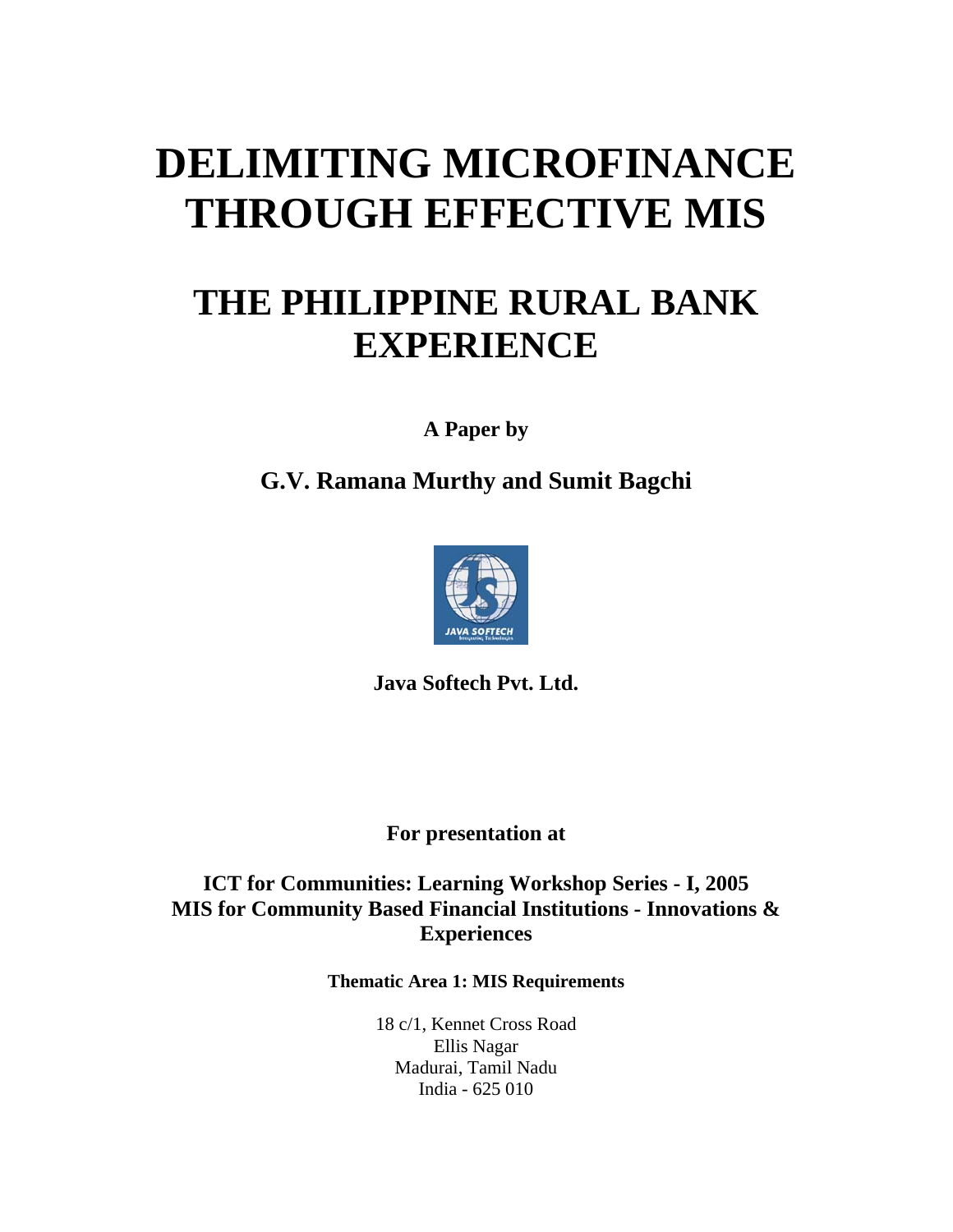## **DELIMITING MICROFINANCE THROUGH EFFECTIVE MIS THE PHILIPPINE RURAL BANK EXPERIENCE**

## *Abstract*

*Approximately 20% of all households in the Philippines depend on income from microenterprises, a crucially important component of the Philippine economy.* 

*Micro enterprises depend upon three categories of MFIs in the organized micro finance sector in the Philippines. These are the Rural Banks, Cooperatives and the NGO MFIs* 

*Of these, the Philippine Rural Banking sector comprising of around 750 banks with 1800 branches that covers 85% of all municipalities of the country is uniquely positioned to extend the outreach of micro finance. Rural Banks have demonstrated that banks can make money by providing loan and deposit services for micro-enterprises if they "do it right."* 

*In the ultimate analysis therefore, it can be said that a lot of the success of micro finance in the Philippines depends on the success of micro finance delivered by the rural banks.* 

## *Doing It Right*

*One of the critical components of "doing it right" is the harnessing of a suitable ITenabled MIS that effectively delimits their aspirations for growth in outreach and sustainable operations.* 

*This paper seeks to identify the 'key success factors' for an effective IT-enablement for micro finance operations of Philippine Rural Banks. The paper is based on actual experiences of JSPL Philippines Inc. the Philippine subsidiary of the Indian micro finance-focused IT company Java Softech Private Limited. It explores the entire process of understanding the strategic operational requirements, design, customization issues and implementation.* 

*The paper shows how at the end of the day MF operations of the rural banks benefit from a system that facilitates day-to-day transactions, enables effective control over collections and PAR, generates reports that aid decision making by the bank management and generates desired reports and information for external agencies like regulatory bodies (e.g. Central Bank) and funding agencies.*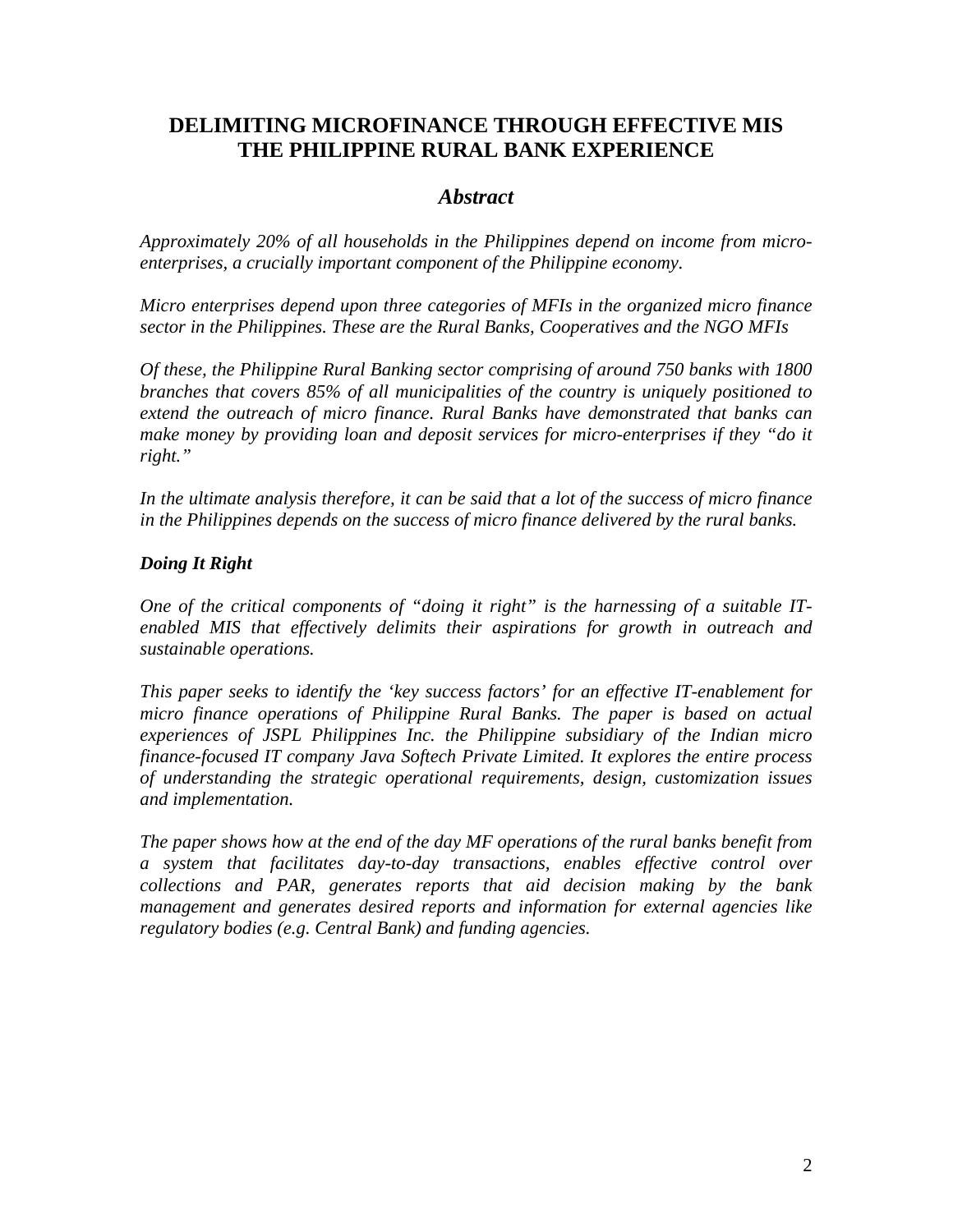## **A BRIEF OVERVIEW OF MICRO FINANCE IN THE PHILIPPINES**

Philippines is a developing Asian country where micro finance is taking firm roots and is seen an effective mechanism for combating poverty. The incidence of poverty in the country as per the World Bank is summarized below:

| Year | % Population living<br>on less than \$1/day | % Population living<br>on less than \$2/day |
|------|---------------------------------------------|---------------------------------------------|
| 1985 | 22.8                                        | 61.3                                        |
| 1990 | 19.1                                        | 53.3                                        |
| 1996 | 14.8                                        | 46.5                                        |
| 1997 | 12.1                                        | 45.2                                        |
| 1998 | 14.6                                        | 47.7                                        |
| 1999 | 13.7                                        | 47.1                                        |
| 2000 | 12.7                                        | 45.9                                        |

## **Philippine Poverty Statistics**

Source: World Bank 2002

## **Access to Micro Finance**

According to the ADB, the following is the access of micro finance to the poor:

- No. of Poor people who have access : 600,000 to 1 million
- Currently, no more than 20% of the 5.8 million poor households are served

## **The major players in the market…. The rural banks, the MFIs and the Coops**

According to the ADB, The MF industry in the Philippines comprises of:

- Cooperatives: most of the 2865 registered Cooperatives...since early 1900s
- Rural Banks: 100+ out of 786 operating since 1950s
- **MFI** (NGOs): Around 500 since 1980s
- Estimated Outstanding Loan Balance: PhP 6 to 8 billion (USD 121 161 million)

## **The External Agencies**

**The Bangko Sentral ng Pilipinas (BSP)**, the central bank regulates and supervisors all activities of the banking sector in the Philippines, including micro finance activities.

**The Asian Development Bank (ADB**) focuses on micro finance in all DMCs including the Philippines to:

- **Create a micro finance-friendly policy environment**
- Develop financial infrastructure
- Build viable retail institutions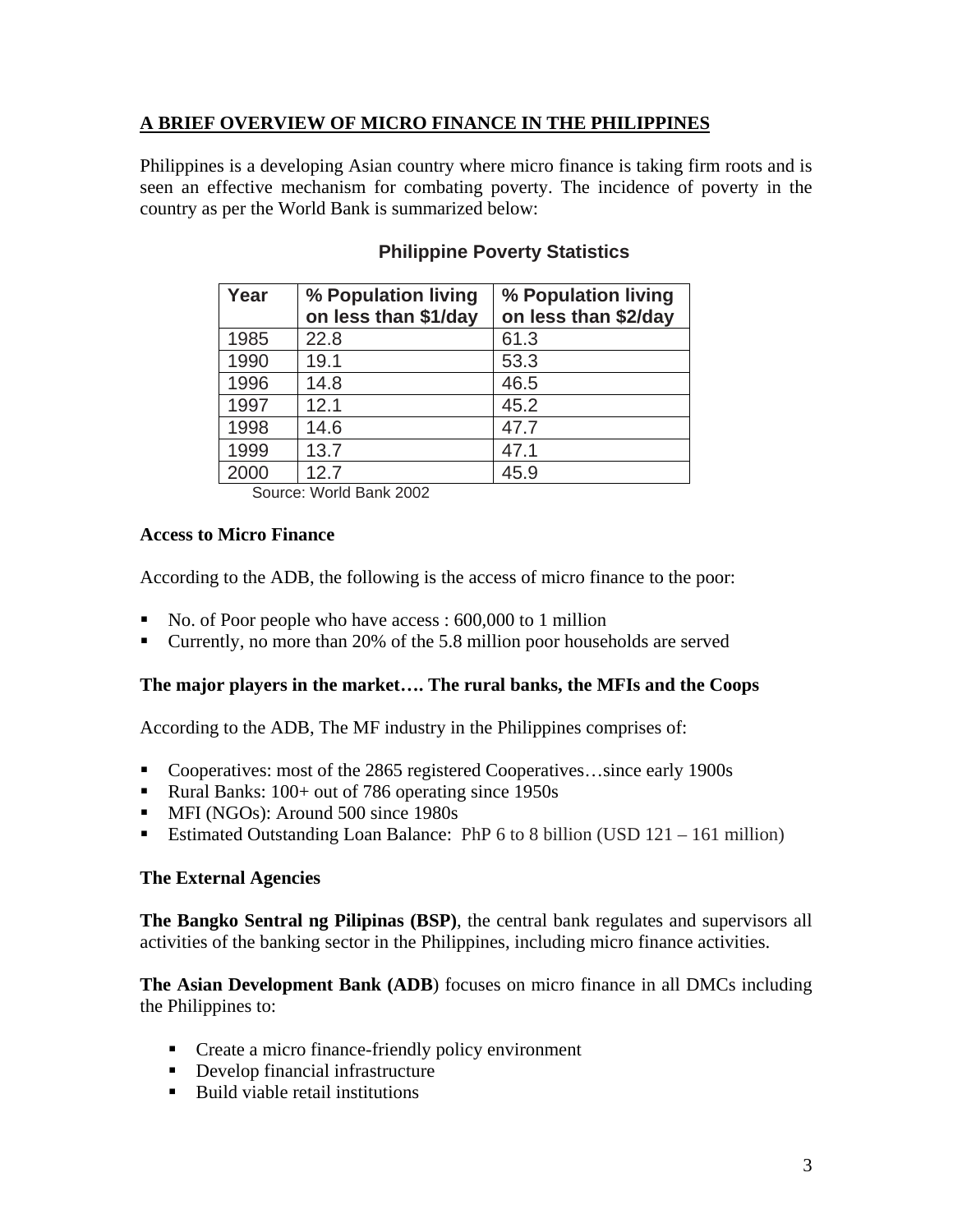- **Support pro-poor innovations**
- **Support social intermediation**

In the Philippines, the ADB has exposure in the micro finance sector through the Peoples Credit And Finance Corporation (PCFC).

**People's Credit And Finance Corporation (PCFC):** This a government agency set up in the mid nineties, to channelize funds to the micro finance sector. The PCFC is envisioned to be the viable and sustainable leader in the provision of financial products and services to generate income opportunities and improve the lives of the poor. In order promote this vision; the PCFC has formulated the **Micro finance Loan Program.** 

Today it has more than 200 member conduits consisting of rural banks, cooperatives and NGO MFIs.

**The Micro-enterprise Access to Banking Services (MABS)**: This is an USAID initiative designed to accelerate national economic transformation by encouraging the Philippine rural banking industry to significantly expand the micro-enterprise access to micro finance services. The MABS Program assists client rural banks increase the financial services they provide to the micro-enterprise sector by providing technical assistance and training. Trained banks in turn offer micro finance loan and deposit services specially tailored to micro-enterprise clients.

Since its inception in 1998, the MABS Program has helped more than 200 rural banks/branches in the Philippines.

**The Rural Bankers Association of the Philippines (RBAP):** RBAP is the apex level body comprising of and representing Rural Banks. It is active in propagating the concept of micro finance through its member banks. It partners the USAID in administering the MABS program.

**Land Bank of the Philippines (LBP):** This is a public sector commercial bank that has the maximum exposure in the rural sector and focuses specially on agricultural sector. It offers funding for MF operations to rural banks.

**The Asian Institute of Management (AIM):** The AIM is the leading B-school in Asia, which has taken a major academic initiative in micro finance. It is one of the six graduate institutions in four countries (the others are: INCAE of Costa Rica, Indian Institute of Management Ahmedabad, Indian Institute of Management Bangalore, Institute for Rural Management at Anand in India, and University of Pretoria in South Africa) that will develop research-based teaching and training programs for a MBA in micro finance project of the Micro Finance Management Institute (MFMI).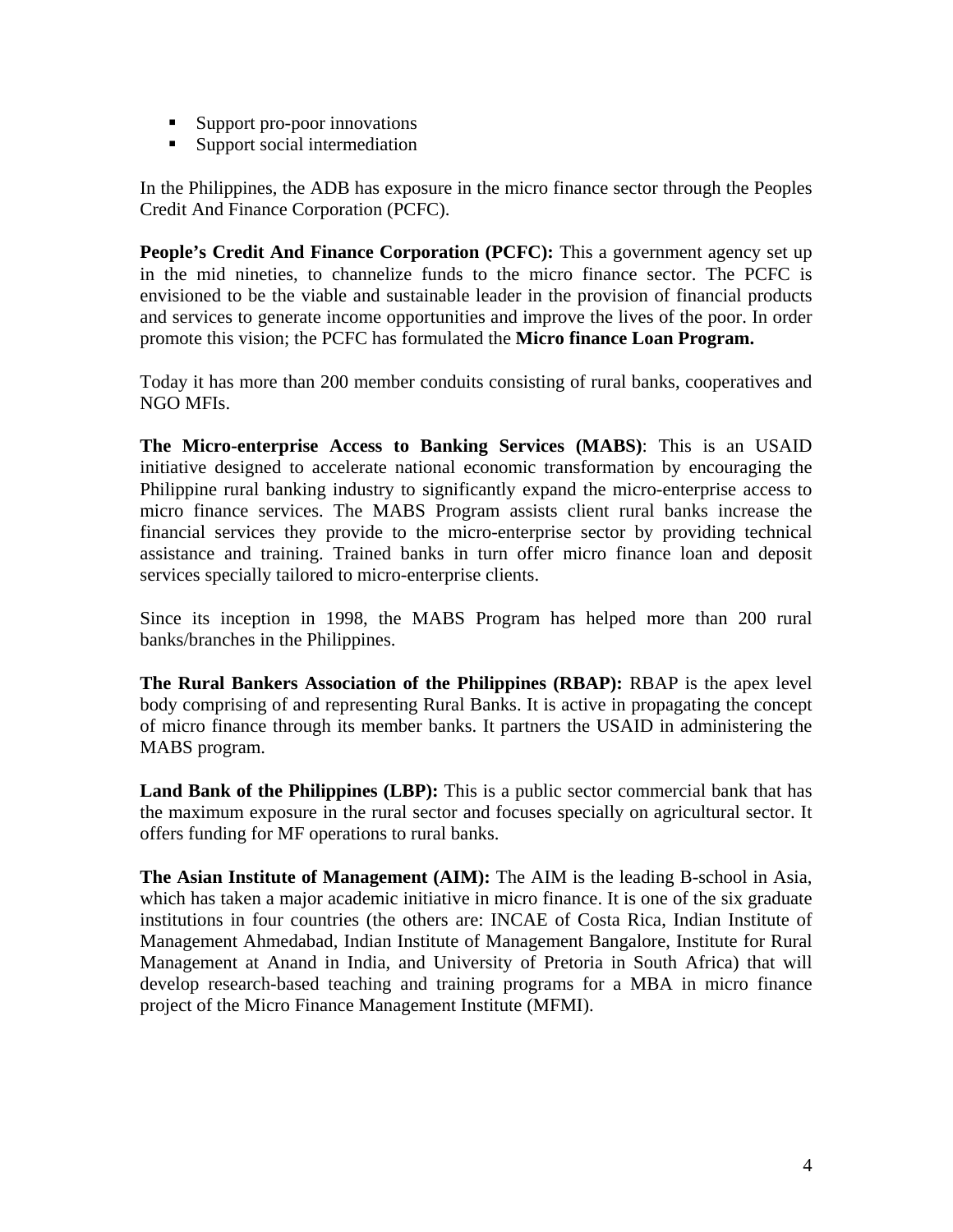## **MICRO FINANCE AND PHILIPPINE RURAL BANKS**

The Rural Banking System in the Philippines goes back to 1952 when the Rural Banking Act was passed allowing the setting up of regulated banks suitable for providing banking services to provincial-rural communities, where the reach of commercial banks was insufficient. Private investors set these up; often ending up a family owned small banks…mostly single branch operations, but a few with multiple branches in contiguous areas.

The Rural Banks spread rapidly through the seventies and eighties and today form a very critical component of the Philippines banking system.

|               |                                                             | <b>Gross</b>                | <b>Total Deposits</b>                |                                            | Deposits less than PhP 15000                  |                                        |                                                            | <b>Small deposit</b>                          |                                                             |
|---------------|-------------------------------------------------------------|-----------------------------|--------------------------------------|--------------------------------------------|-----------------------------------------------|----------------------------------------|------------------------------------------------------------|-----------------------------------------------|-------------------------------------------------------------|
| <b>Bank</b>   | <b>Total Assets</b><br>Category (Billion PhP) (Billion PhP) | <b>Outstanding</b><br>Loans | <b>Amount</b><br>(In Billion<br>PhP) | No. Of<br><b>Accounts</b><br>(In millions) | Av. Deposit<br><b>Per Account</b><br>(ln PhP) | Amount<br><b>I</b> (In Billion<br>PhP) | No. Of<br><b>Accounts</b><br>$\vert$ (In millions) $\vert$ | Av. Deposit<br><b>Per Account</b><br>(ln PhP) | Accounts as %<br><b>Of total Deposit</b><br><b>Accounts</b> |
|               |                                                             |                             |                                      |                                            |                                               |                                        |                                                            |                                               |                                                             |
| Comml         | 2961.5                                                      | 1615.8                      | 2005.5                               | 19.4                                       | 103,376                                       | 33.5                                   | 14.7                                                       | 2.276                                         | 75.8%                                                       |
| <b>Thrift</b> | 243.4                                                       | 143                         | 162.8                                | 2.8                                        | 58,143                                        | 4.6                                    | 2.2                                                        | 2.109                                         | 78.6%                                                       |
| Rural         | 73.6                                                        | 46.4                        | 49.3                                 | 4.7                                        | 10.489                                        | 5.2                                    | 4.3                                                        | 1,217                                         | 91.5%                                                       |
|               |                                                             |                             |                                      |                                            |                                               |                                        |                                                            |                                               |                                                             |
| <b>Total</b>  | 3278.5                                                      | 1805.2                      | 2217.6                               | 26.9                                       | 82,439                                        | 43.3                                   | 21.2                                                       | 2,044                                         | 78.8%                                                       |
|               |                                                             | Course: ADR/DDIC            |                                      |                                            |                                               |                                        |                                                            |                                               |                                                             |

The Chart Below gives the status of the Philippine Banking System as of the year 2002:

**Source: ADB/PDIC**

As can be observed, small savings accounts (less than P15, 000) make up more than 90% of the Rural Banks savings mobilization. This gives an indication that these banks really penetrate the market segments ideal for micro finance operations.

#### **Structure of the Financial Sector**

The Banking and non-banking Financial Sector in the Philippines can be depicted in the chart below:

| The Financial Spectrum | <b>Regulated By</b> | Supervised By   | Authorized<br><b>Products and Services</b> |
|------------------------|---------------------|-----------------|--------------------------------------------|
|                        |                     |                 |                                            |
| Commercial banks       | <b>BSP/PDIC</b>     | <b>BSP/PDIC</b> | Savings/deposits/Loans                     |
| <b>Thrift Banks</b>    | <b>BSP/PDIC</b>     | <b>BSP/PDIC</b> | Savings/deposits/Loans                     |
| <b>Rural Banks</b>     | <b>BSP/PDIC</b>     | BSP/PDIC        | Savings/deposits/Loans                     |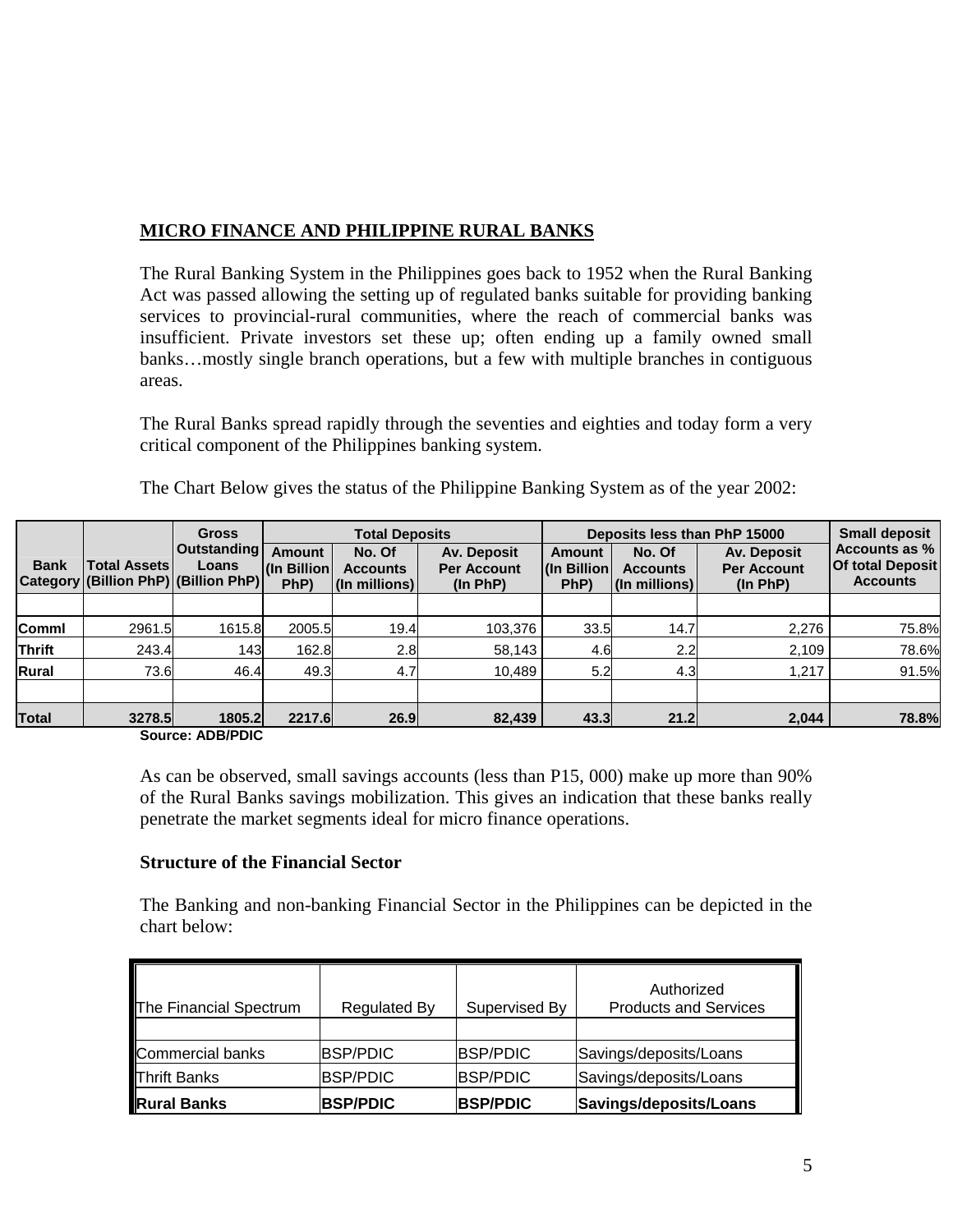| Pawnshops             | <b>BSP/SEC</b>                           | None | Pawn Loans                  |
|-----------------------|------------------------------------------|------|-----------------------------|
| Finance Companies     | <b>ISEC</b>                              | None | Loans                       |
| Saving / Credit Coops | <b>CDA</b>                               | None | Savings/deposits/loans      |
| NGO MFIS              | Annual Reports to None<br><b>BSP/SEC</b> |      | Loans to individuals/groups |
| <b>Money Lenders</b>  | <b>None</b>                              | None | Loans                       |
| <b>Other Informal</b> | None                                     | None | Loans                       |

As one goes down the spectrum, formal regulation and supervision levels decrease, until in the money lending and other informal sectors there is practically no regulation and supervision.

Rural Banks are squeezed in between, facing competition from commercial and thrift banks from above and the various shades of players from below. While they lack the financial muscle of the former, they are also given a tough time by the players below, who have more flexibility, being less regulated/supervised by varying degrees.

Under this scenario, the rural banks are focusing more towards micro finance to expand business.

However, although located in the "micro finance heartland", it was only in the nineties that they officially developed micro finance products targeting low-income communities in the neighborhood. This initiative was either taken up independently, or with the assistance of the MABS program, in partnership with the Rural Bankers Association of the Philippines (RBAP).

#### **Volume of business/size of market**

The Philippine Rural Banking sector comprising of around 750 banks with 1800 branches covers 85% of all municipalities. As of 2005, there were around 150 banks/branches offering micro finance products under the MABS initiative apart from a number of other banks followed their own MF initiatives.

During a recent RBAP annual conference held in Manila where JSPL put up its booth, of the 190 banks that visited the booth, around 35 were actively into micro finance and around 20 others stated that they were seriously gearing themselves up for offering MF products in the immediate future.

## **Rural Banks are ideally positioned to provide micro finance products and services because of the following reasons:**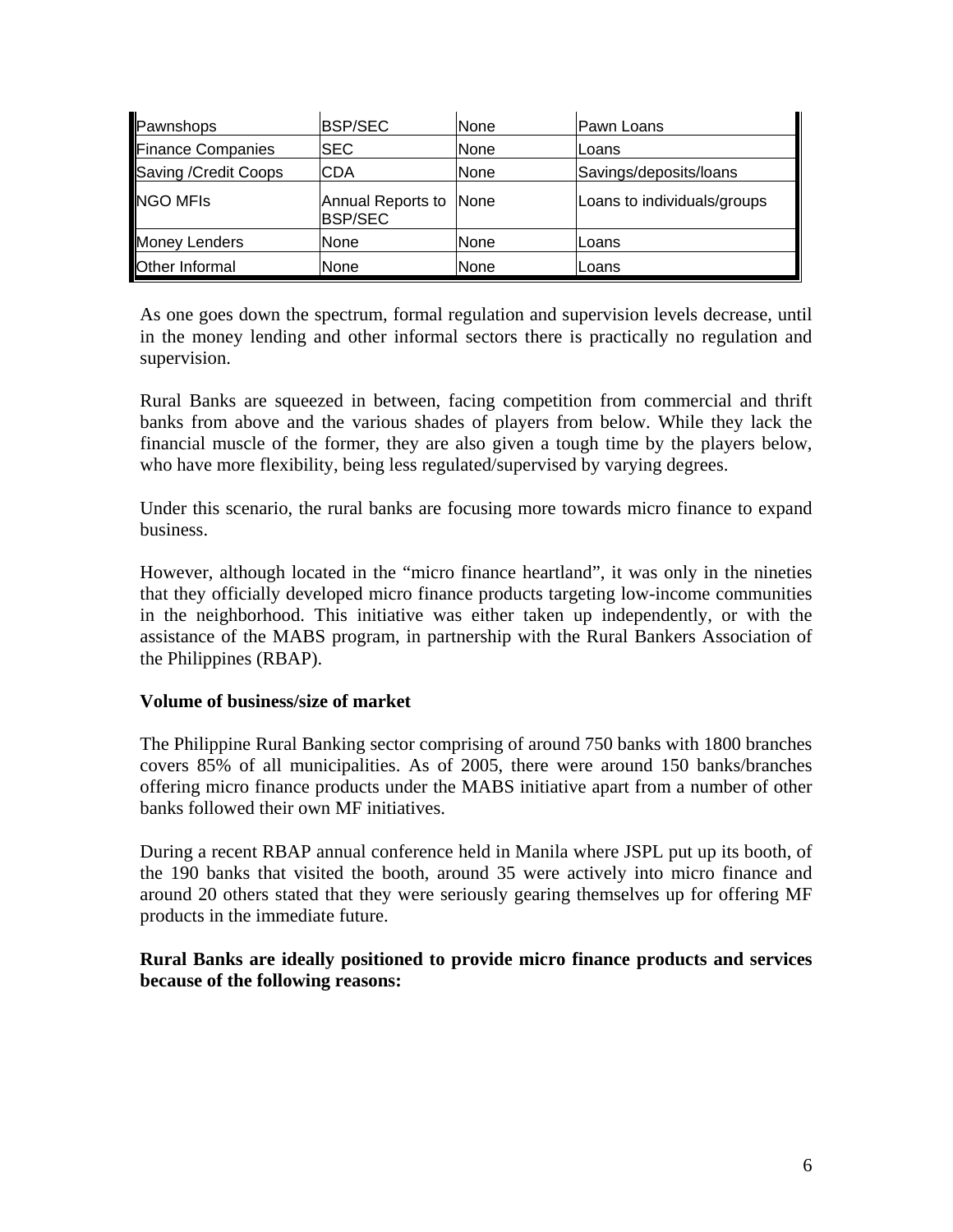#### Suitability of Rural Banks to Provide **Commercial Microfinance**

"Of all the banks, it is the rural banks that are the best placed to engage in microfinance. Rural banks are established to meet the credit needs of borrowers who are often outside the catchment areas of commercial banks and/or who may be considered poor risks by other banks..

...these banks offer an interesting possibility for reaching the poor effectively without setting up alternative institutions.""

Source: McGuire, Conroy, and Thapa 1997, p. 237.

• Rural Banks offer excellent geographic coverage. At present there are an estimated 1800 Rural Bank branches located throughout the Philippines, covering over 85% of all municipalities in the Philippines.

• Rural Banks are culturally and geographically close to the target market. Most Rural Bankers have personal familiarity with scores of micro enterprises in their areas, and regularly use services offered by micro enterprises.

• Rural Banks tend to be small locally owned enterprises. Their size and structure usually allows for loan

decisions (and other decisions) to be made quickly. There is usually no need to refer decisions to a headquarters bank in a provincial capital or in Manila.

• Rural Banks' overhead costs are usually much lower than are the overhead costs of other types of banks. This makes it more likely that they will be able to make a profit even as they carry out the large number of transactions that are associated with a micro enterprise portfolio.

• Many Rural Banks are being "squeezed" as commercial banks enter markets that formerly were exclusively theirs. As such, many are very interested in exploring potential new markets - like the micro-enterprise market.

**MABS Targets**: In fact, the MABS program is bullish about the prospects and future of micro finance in the rural banking sector and has ambitious targets over the next few years as outlined below:

By September 2007, MABS expects the following results to have been attained:

- Bringing the number of MABS Participant Bank units to 350 bank and bank branches.
- Total number of micro-borrowers served by MABS Participant Banks to exceed 500,000.
- Total number of new micro-depositors served by MABS Participant Banks to exceed 400,000.
- Expansion of training and technical support to thrift banks.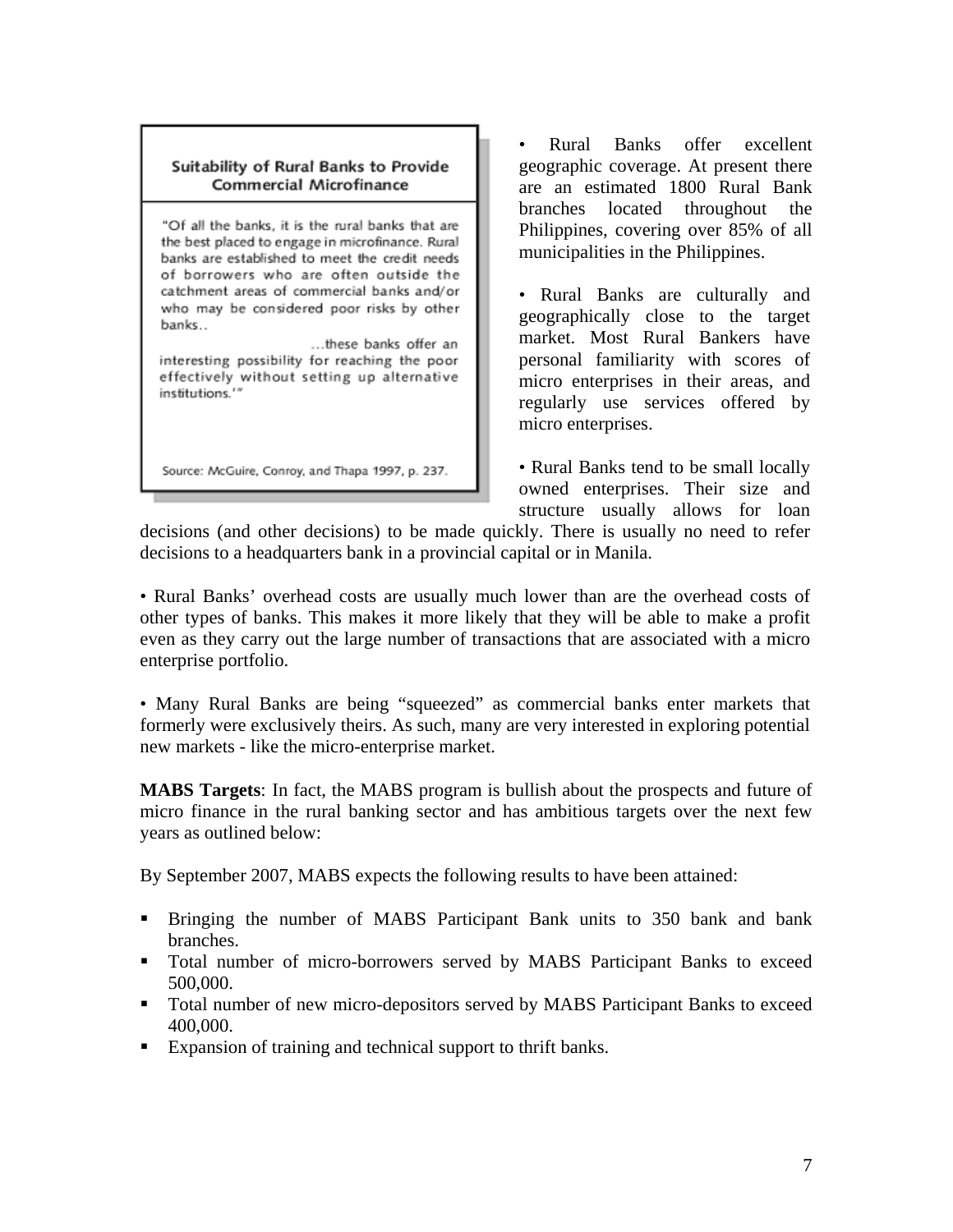Expansion of micro finance services to small farmers and owners of agriculture-based micro enterprises through the development and pilot-test of a new micro-agri loan product.

## **Models of MF prevalent**

The rural banks, especially those that are PCFC conduits, commonly adopt different variations of the Grameen group model of micro-lending/saving.

The MABS approach, which emphasizes individual lending, is now gaining ground, as more and more banks are availing the technical assistance program of MABS.

The ASA model is also gaining popularity, although there is limitations n this process under the regulatory environment, where branch expansion is not easy.

## **LIMITING FACTORS FOR MF IN THE RURAL BANKS**

In light of the foregoing, it appears that the rural banks have a major potential in the expansion and commercialization of micro finance in the country. However, in order to ensure unhindered growth, certain limiting factors need to be overcome. The major limiting factors are enumerated as under:

**Difference as compared to regular banking:** This is a limiting factor, which is conceptual in nature. Most often, banks treat MF as an extension of regular banking, using the same yardsticks and applying the same strategies. While in regular banking, the client usually comes to he bank to transact business, in MF; the bank has to go to the client's premises to transact business. Not only the banks… but the associated service providers also apply the same mindset…and this often acts as a limiting factor.

**Difficulties in branch expansion:** The process of obtaining approval from the BSP for expanding the branch network is not a simple one. A number of requirements are to be met and the process is at best time consuming. Therefore, a rural bank, wanting to expand fast in order to tap the MF potential often is frustrated and end up in complications in trying to circumvent the regulations by opening collection centers, etc. In some MF models like the ASA model, which relies on opening of more and more branches, this is a major problem.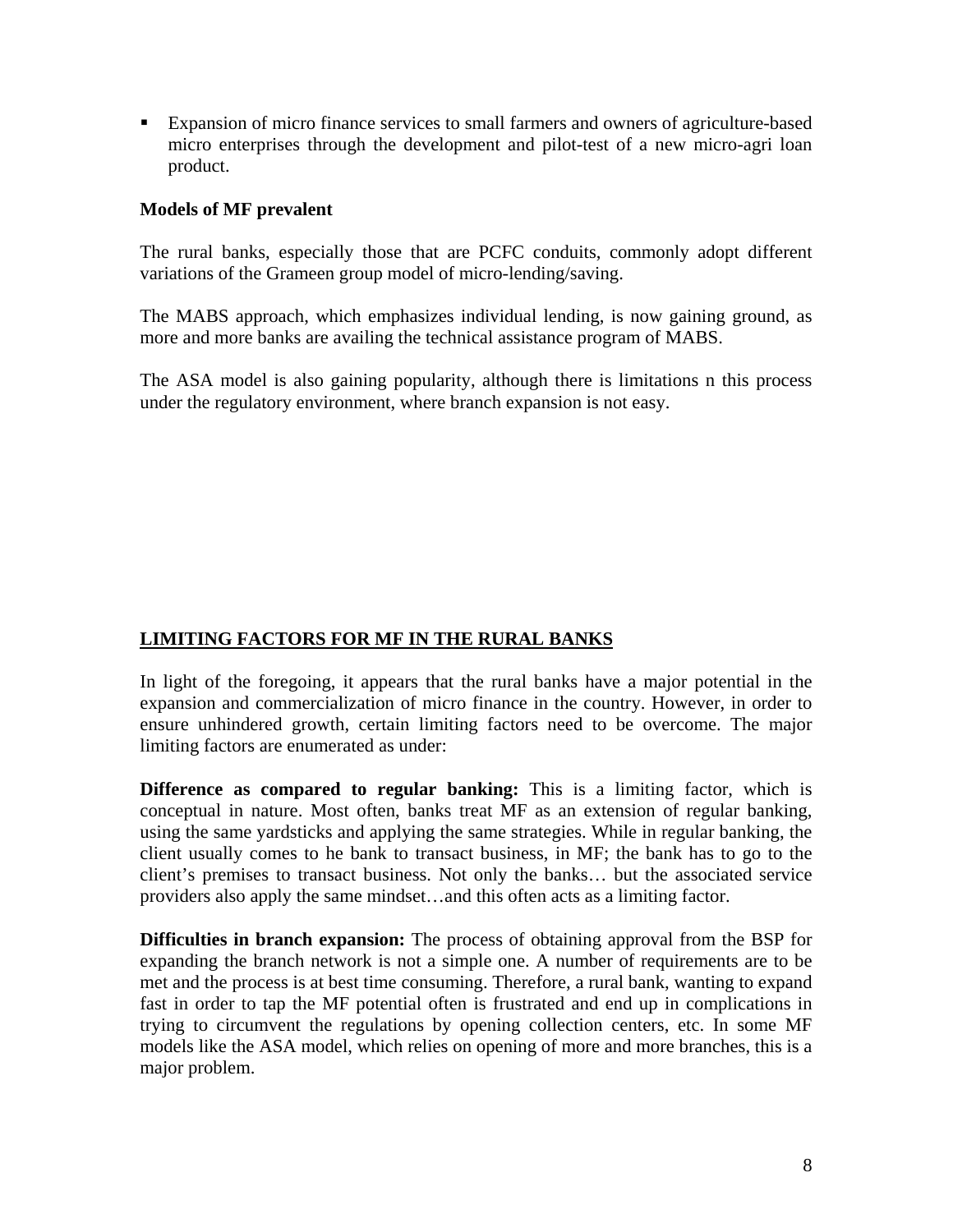**Collection and Transaction Management:** This limiting factor is related to the earlier one. In the absence of a mechanism for opening new branches to cater to the MF requirements, very often the number of borrowers at the existing branches go up. One bank, for instance, ended up with 13000 borrowers in one branch. When this happens, collections and transactions become unwieldy. For example, with 13,000 borrowers, there are at least 4000 to 5000 transactions per day (with weekly collections) and properly recording all these transactions on a day-to-day basis becomes a massive problem.

**Portfolio Management, Control and Information:** When collection and transaction management becomes unwieldy and relevant information is not readily available, portfolio management, effective supervision and control system tends to break-down…. resulting in increased delinquency and PAR. Very often, rural banks in the Philippines have had to curtail MF activities because of this. This is all the more aggravated by the capital reserve requirement stipulations of the BSP.

**Regulatory Issues**: The rural banking sector is regulated/supervised by the BSP and PDIC. These regulating/supervising agencies undertake periodic inspections of the banks/branches and require the submission of reports and returns on a regular basis. Very often, banks find it difficult to provide the required information/reports pertaining to their micro finance operations. Very often inaccurate information is provided with disastrous consequences.

**External Agencies:** External lending agencies like the PCFC, Land Bank, ADB or even private / institutional investors look for suitable portfolio and client impact related information in order to make funding decisions. Often the desired information is not readily available. This limits the sources of funding, thereby limiting micro finance operations.

## **MIS IN MF OPERATIONS**

#### **The Existing Level Of MIS/IT**

**Further limiting…rather than delimiting:** Most Rural Banks are IT enabled. The regular banking activities like Current Accounts/Savings Accounts, GL, and even in some cases loan management systems are in place.

A number of banking solutions exist in the market…from DOS based systems, FoxPro/Clipper types to Windows based. However, all of them tend to treat MF as an extension of regular banking and try to stretch their applications to accommodate MF. This mental block that was seen as a limiting factor for bankers was also perpetuated by these software applications.

On the other hand, there are some MF oriented solutions that were handed out to their conduits by the PCFC, for use with the grameen loans. However, these were very rudimentary, basic and limited in features. As these banks expanded operations,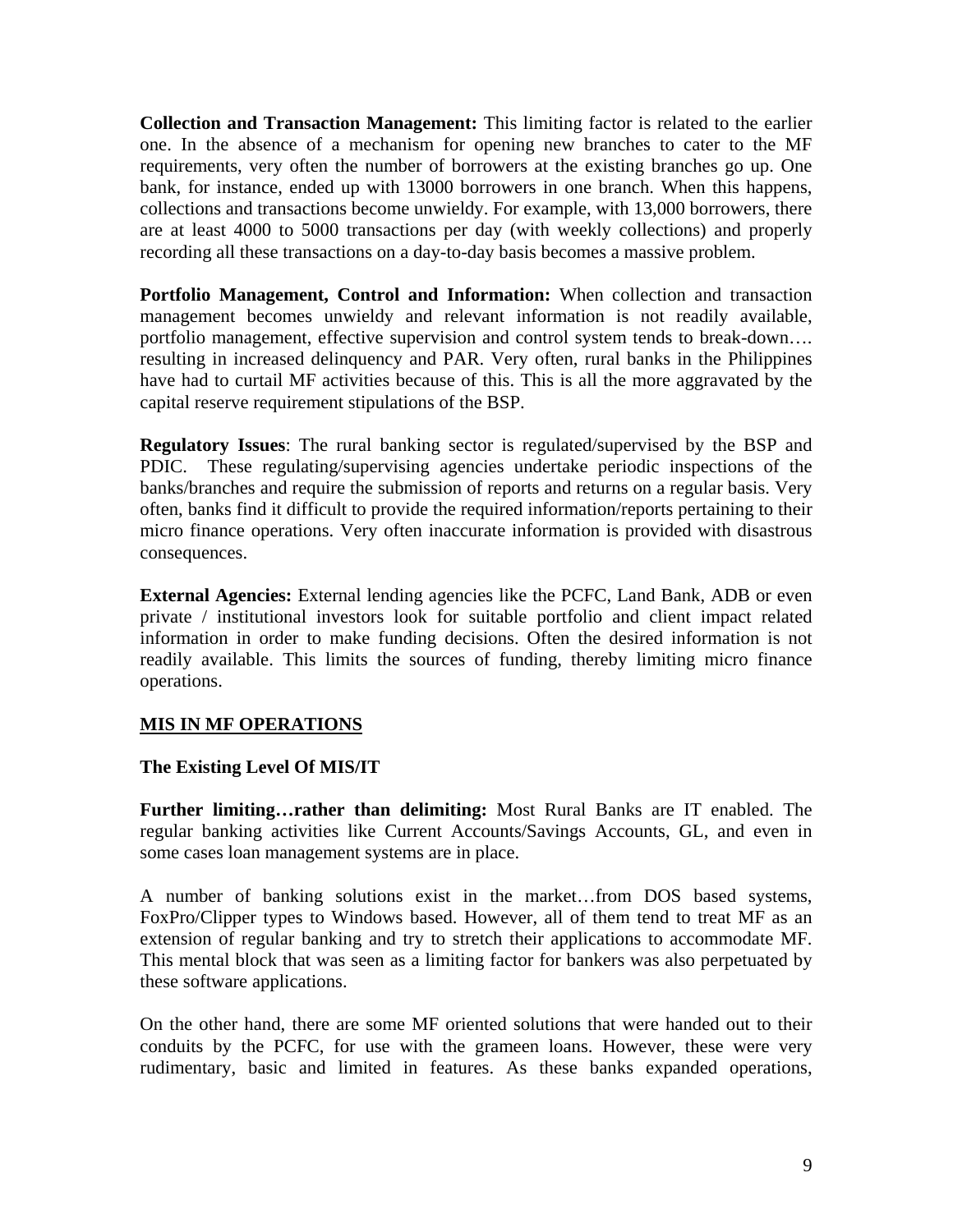increasing in complexity of product, transactions and reporting requirements, such solutions became virtually useless.

Thus, the above solutions, both the regular banking extensions and the grameen handouts, proved to be an added source of limitation for the MF practitioners, rather than reducing the constraints. This widening gap remained. As a consequence, most rural banks relied on manual systems or spreadsheet type applications for maintaining client lists and transactions. Invariably, all reports were prepared manually.

## **From MIS to effective MIS**

An effective MIS system, in the context of the Philippine Rural Banking sector is the one that addresses / reduces the limitations identified in the previous section.

**Elements of Effective MIS:** The Table below summarizes features/activities that the a software solution must incorporate in the context of the identified limiting factors

|                | <b>Limiting factor</b> | How an effective IT system can help                                                                                                                                                                                                                                                                                                                                                                                                                                                          |
|----------------|------------------------|----------------------------------------------------------------------------------------------------------------------------------------------------------------------------------------------------------------------------------------------------------------------------------------------------------------------------------------------------------------------------------------------------------------------------------------------------------------------------------------------|
| $\mathbf{1}$   | <b>Difference</b> as   | MF operations are basically different from regular banking.                                                                                                                                                                                                                                                                                                                                                                                                                                  |
|                | compared to regular    |                                                                                                                                                                                                                                                                                                                                                                                                                                                                                              |
|                | banking                | Account officers, who are not as well qualified/trained<br>compared to their regular banking collegues, handle MF<br>clients. The software therefore must take this into account and<br>provide very simple, user-friendly interface.                                                                                                                                                                                                                                                        |
|                |                        | Client information needs for MF are basically different from<br>regular banking While in regular banking client info is<br>required primarily for AMLA compliance, MF client info is<br>much more detailed and includes information about the socio<br>economic status, household member details and thorough<br>background checks. The idea is to monitor impact. The<br>software must therefore be suitably structured, to capture all<br>this information and generate meaningful reports |
| $\overline{2}$ | Difficulties in branch | A lot of rural banks circumvent this limiting factor by using                                                                                                                                                                                                                                                                                                                                                                                                                                |
|                | expansion              | collection points. Collection points are essentially like<br>extension counters which do no transactions apart from                                                                                                                                                                                                                                                                                                                                                                          |
|                |                        | enabling / facilitating collection from nearby areas. The                                                                                                                                                                                                                                                                                                                                                                                                                                    |
|                |                        | collection point may have a small office with a computer. The<br>software solution must therefore enable the recording of                                                                                                                                                                                                                                                                                                                                                                    |
|                |                        | transactions at such satellite points and have a way by which                                                                                                                                                                                                                                                                                                                                                                                                                                |
|                |                        | details of these transactions are conveyed and ported into the                                                                                                                                                                                                                                                                                                                                                                                                                               |
|                |                        | main serverpossibly located at the HO/main branch. Without                                                                                                                                                                                                                                                                                                                                                                                                                                   |
|                |                        | this adaptationthe daily transactions remain incomplete.                                                                                                                                                                                                                                                                                                                                                                                                                                     |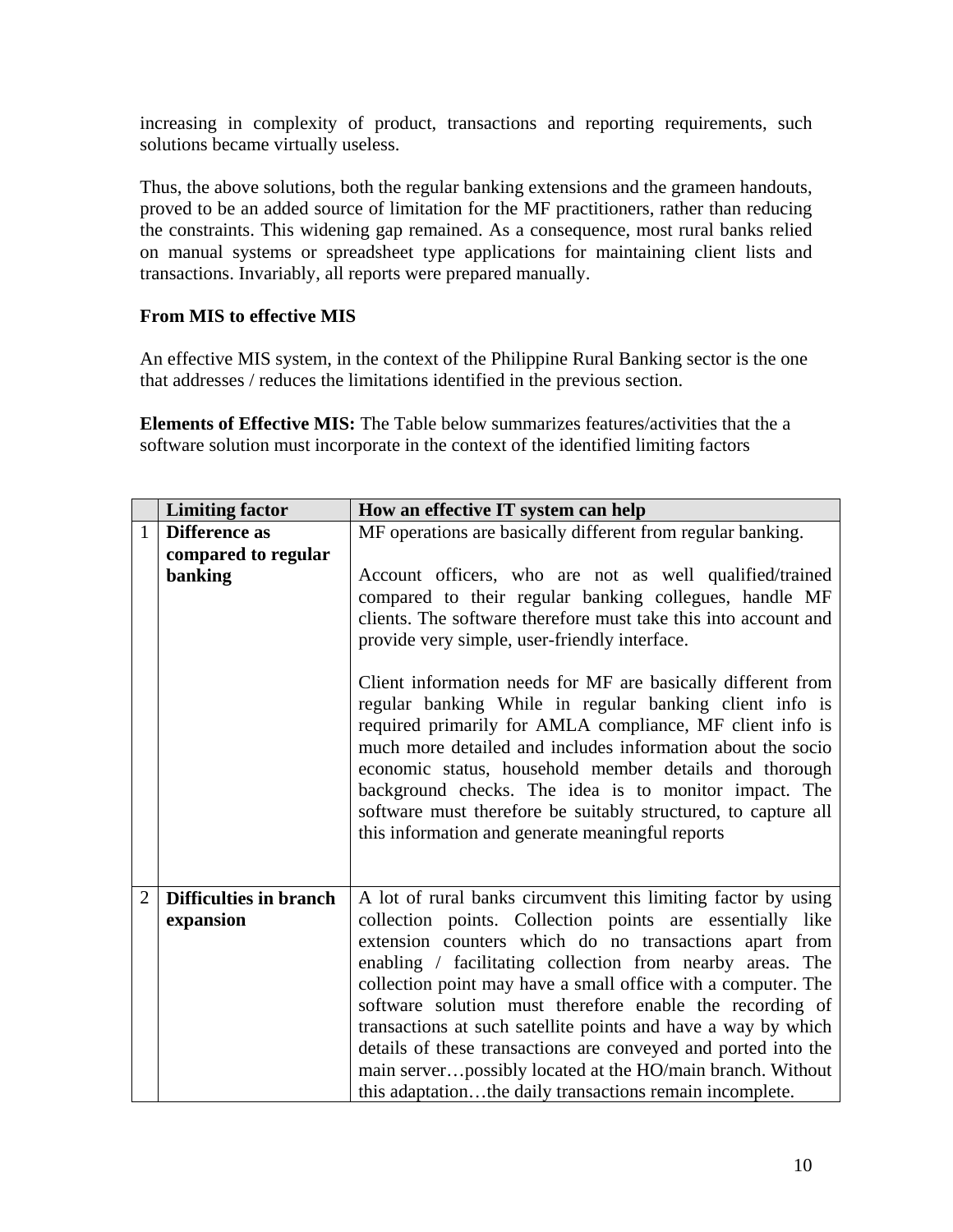| 3              | <b>Collection And</b>    | The point of collection is at the client's premises for MF.                                                                                                                                                                                                                                                                                                                                                                                                                                                                                                                                                                                                                                                                                                                         |
|----------------|--------------------------|-------------------------------------------------------------------------------------------------------------------------------------------------------------------------------------------------------------------------------------------------------------------------------------------------------------------------------------------------------------------------------------------------------------------------------------------------------------------------------------------------------------------------------------------------------------------------------------------------------------------------------------------------------------------------------------------------------------------------------------------------------------------------------------|
|                | <b>Transaction</b>       | Therefore, the system must provide some kind of collection                                                                                                                                                                                                                                                                                                                                                                                                                                                                                                                                                                                                                                                                                                                          |
|                | <b>Management</b>        | sheet either as a paper report or in some electronic format                                                                                                                                                                                                                                                                                                                                                                                                                                                                                                                                                                                                                                                                                                                         |
|                |                          | for each collector to collect accordingly.                                                                                                                                                                                                                                                                                                                                                                                                                                                                                                                                                                                                                                                                                                                                          |
|                |                          | MF collection is a two-stage collection as opposed to a one-<br>stage collection for regular banking. In MF, the collector<br>collects from the clients' premises and at that point of<br>collection a suitable receipt has to be given to the client. The<br>next point of collection is at the bank/branch teller, where the<br>collector deposits the money along with the receipts issued.<br>The teller then counts/accepts the cash and issues another<br>Official Receipt (maybe on an aggregated basis). The system<br>must be able to accommodate these stages of collection.                                                                                                                                                                                              |
|                |                          | As the number of clients per branch increase, the daily<br>encoding of transactions into the system becomes a time<br>consuming task. Imagine entering 4000 loan and 4000 savings<br>transactions into the system every day. Even assuming that the<br>time taken to enter one transaction into the system takes 10<br>seconds, 8000 transactions will take 80,000 seconds or 22<br>man-hours. This implies 3 or 4 persons working full time.<br>The software solution must therefore incorporate ways in<br>which this transaction entering time is reduced. While cost /<br>investment is a factor Ultimately the solution to this is a<br>handheld, which the collector uses to encode the transactions<br>right away at the point of collection and double entry is<br>avoided. |
| $\overline{4}$ | <b>Portfolio</b>         | Beyond the transactions comes the issues of supervision and                                                                                                                                                                                                                                                                                                                                                                                                                                                                                                                                                                                                                                                                                                                         |
|                | Management,              | control of MF operations. At the basic level, the system should                                                                                                                                                                                                                                                                                                                                                                                                                                                                                                                                                                                                                                                                                                                     |
|                | <b>Control And</b>       | generate Account Officer wise collection details on a daily                                                                                                                                                                                                                                                                                                                                                                                                                                                                                                                                                                                                                                                                                                                         |
|                | <b>Information</b>       | basis. This will enable the supervisor to focus on past-due                                                                                                                                                                                                                                                                                                                                                                                                                                                                                                                                                                                                                                                                                                                         |
|                |                          | accounts of each account officer and follow-up for collection                                                                                                                                                                                                                                                                                                                                                                                                                                                                                                                                                                                                                                                                                                                       |
| 5              | <b>Regulatory Issues</b> | The BSP requires reports on micro finance operations on<br>regular monthly basis. Very often banks are overwhelmed by<br>the reporting requirements and spend large number of man-<br>hours preparing them. This adds to inefficiencies. Also during<br>inspections by auditors/ supervisors, performance reports are<br>required instantaneously. Very often, banks are not able to<br>satisfy the information requirements.                                                                                                                                                                                                                                                                                                                                                       |
|                |                          | The central bank, in trying to regulate the MF sector, has come<br>out with performance standard ratios and ratings. An effective<br>software solution can enable the bank to generate performance<br>reports instantaneously. All this adds up to the banks ability to                                                                                                                                                                                                                                                                                                                                                                                                                                                                                                             |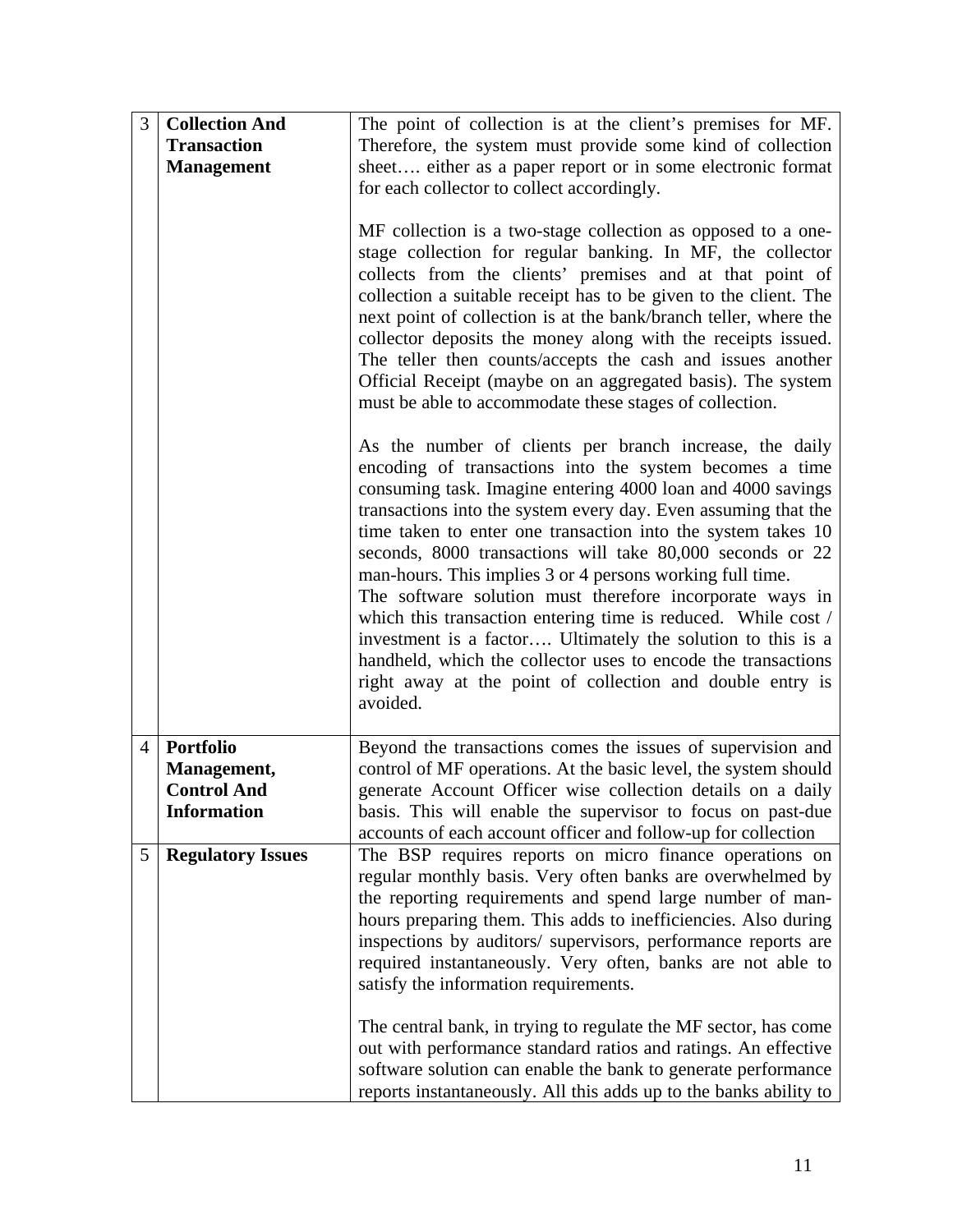|   |                          | control performance and present a credible face t the BSP and<br>other agencies.                                                                                                                                                                                                                                                                                                                                                                        |
|---|--------------------------|---------------------------------------------------------------------------------------------------------------------------------------------------------------------------------------------------------------------------------------------------------------------------------------------------------------------------------------------------------------------------------------------------------------------------------------------------------|
| 6 | <b>External Agencies</b> | External Agencies, whether these are fund providers or others,<br>very often are interested in Impact Analysis reports. An<br>effective IT system that enables collection of such client-<br>related information and the generation of meaningful reports<br>greatly enhance the banks capability of attracting external<br>funding.<br>In fact most funding agencies, an effective IT system is a<br>prerequisite for lending funds to the rural bank. |

## **STEPS INVOLVED IN EFFECTIVE MIS ENABLEMENT**

#### **Product development**

Any effective application software that aims at providing the information backbone for business processes must do all of the following three things:

- Automate manual business processes...with data entry at source
- **Provide information that enables effective supervision and control**
- Facilitate 'strategic' business decision-making

**Integration With Mainstream Banking:** Philippine Rural banks are banks first and then micro finance practitioners. Most of them already have software solutions for regular banking. So the challenge for any MF application software is to ensure that at the end of the day, the bank is able to merge regular and MF operations to get overall banking information.

**Multi Model Approach:** As was mentioned earlier, the rural banks follow various MF models. In fact, most banks follow more than one type of model, simultaneously. For example, it is common for banks to follow the Grameen type of Group Lending along with the MABS introduced individual model. A critical challenge therefore is to develop a system that allows operations in different model-based formats and finally accumulates the information into one uniform format, which is ultimately converted into the regular banking format for overall banking information/ reporting requirements.

**End-to-End Approach:** For effective and meaningful operations, the system must enable end-to-end MF operations. In other words, the entire process, right from the client information, investigation by the bank, the loan analysis, the loan recommendation/approval process, the associated processes, the loan disbursement, and repayment must all be covered under the same system.

The following chart depicts the entire process that must be captured by the system in order to make it meaningful and useful for micro finance operations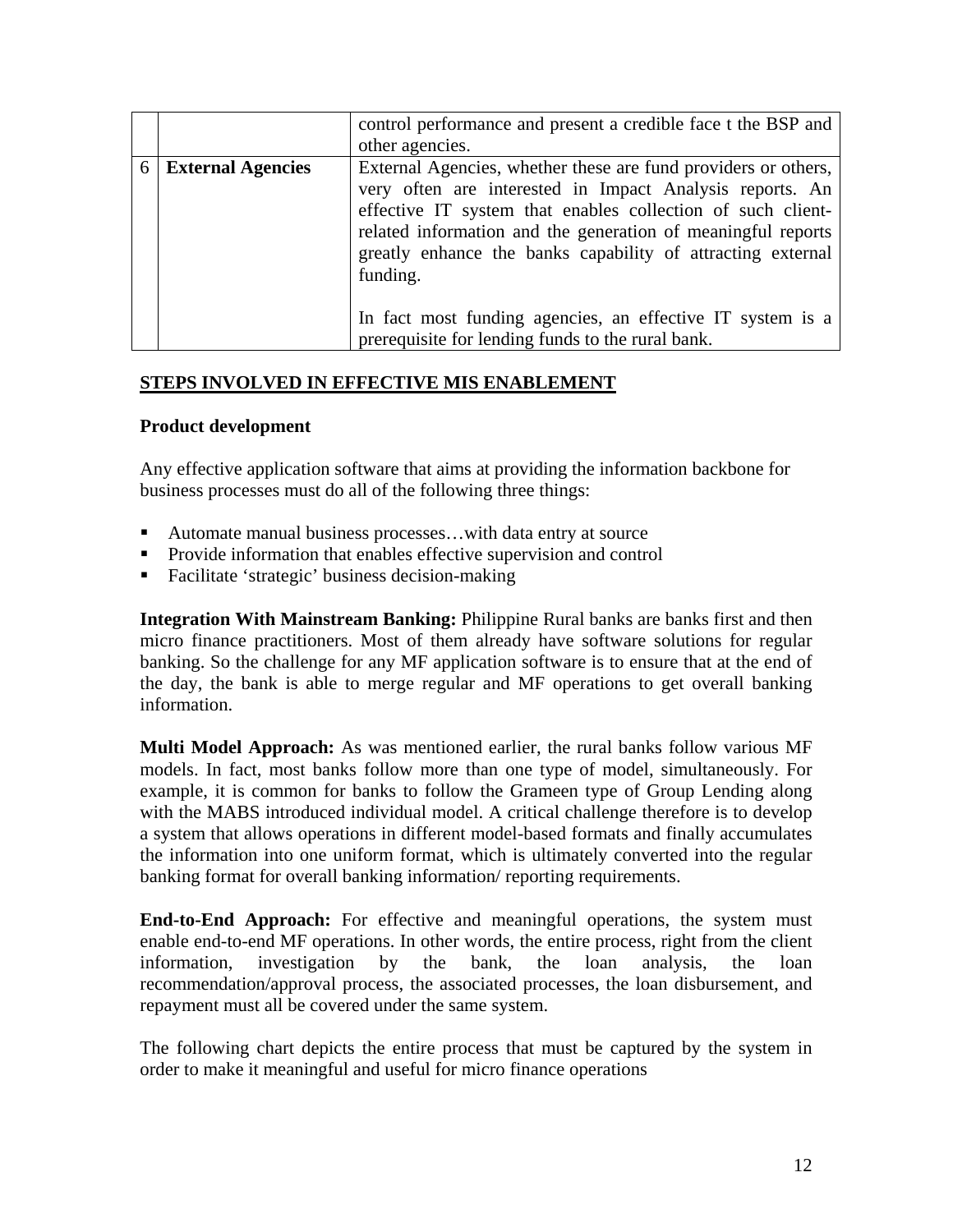

**The Micro Finance End-to-End Cycle** 

**Transaction Crunching:** Squeezing the cost of transactions is said to be one of the overriding objectives of MF operations. An effective system must therefore make a positive contribution in this matter.

A large volume of very small transactions characterizes MF operations. However, any practitioner of MF knows that the logic of the industry lies in its less than 5% PAR. In other words, more than 95% of the payments are as per the amortization schedule. Therefore, it makes sense to incorporate suitable features in the software that enables automatic transactions. Thus, only the few (less than 5%) of the transactions that are irregular are manually encoded into the system. The rest of the transactions (95%) are automatically passed by the system. This can save a lot of time, especially for largevolume banks. Let us take an example to appreciate the impact and cost savings potential:

Lets say a bank has 5,000 active borrowers…. Of which 1000 repay in daily installments and the remaining 4000 repay weekly. Let us also assume that the transactions involve both loan and savings components. Thus, the number of average daily transactions is as under:

| No. of Savings Transactions | $1000 + 4000/5 = 1800$ |
|-----------------------------|------------------------|
| No. of Loan Transactions:   | $1000 + 4000/5 = 1800$ |
| Total No. of Transactions:  | 3600                   |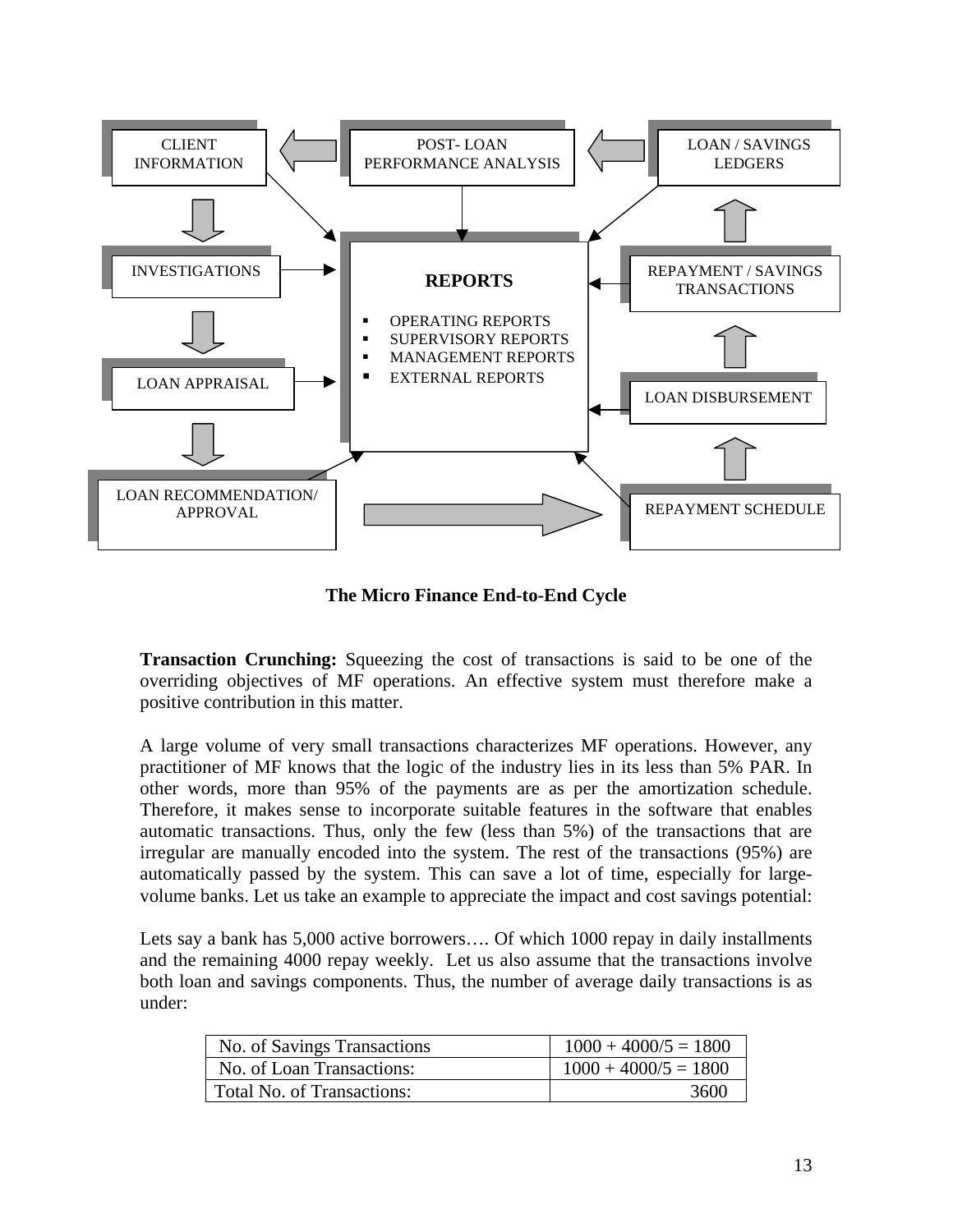Assume entering one transaction into the system takes 15 seconds. Therefore entering 3600 transactions will take 54000 seconds or 15 man-hours. Typically, to cope up with this level of transactions, the bank would employ 3 data encoders.

Now assume the software enables 'auto transactions' whereby 95% of the transactions that are as per repayment schedule are passed in one transaction and the remaining 5% of the transactions are actually encoded one by one, then the estimated savings in time can be calculated as under:

5% of transactions (savings + loans) = 180 transactions  $\omega$  15 secs = 0.75 hours 95% of transactions (savings + loans) = 3420 transactions  $\omega$  1 hour for scrutiny and 'bulk' auto processing.

Thus the total time taken in entering daily transactions is less than 2 hours and can be handled by one person on a part-time basis! The savings potential is enormous.

**Report Suite:** Reports are perhaps the most sought after feature in the software solution. Most of the rural banks that have started micro finance operations have faced the daunting task of guiding operations in the midst of inadequate, late MIS. Not only have internal supervision and controls suffered, banks fail to satisfy the information requirements of regulatory and other external agencies, sometimes with disastrous consequences.

In the face of voluminous and often overlapping report requirements, the application must be able to present its suite of reports in a logical manner. This helps the user in accessing the right report without difficulty and facilitates the process of orderly operations, supervision and decision-making.

Three Basic Types of reports are **Operating Reports**, **Financial Reports** and **Performance Reports**. The following table categorizes and explains the logic of each type of report.

| <b>REPORT TYPE</b> | <b>SUB-TYPE</b>      | <b>REPORT NAME</b>                        | <b>REPORT LOGIC</b>            |
|--------------------|----------------------|-------------------------------------------|--------------------------------|
| <b>OPERATING</b>   | <b>TRANSACTIONAL</b> | <b>CLIENT PROFILE</b><br>$\bullet$        | reports form the<br>These      |
|                    | <b>REPORTS</b>       | <b>CASH FLOW</b><br>٠                     | information background for     |
|                    |                      | <b>LOAN REC.</b>                          | day-to-day transactions        |
|                    |                      | <b>CASH FLOW</b>                          |                                |
|                    |                      | <b>REPAYMENT SCH</b>                      |                                |
|                    |                      | <b>LEDGERS</b>                            |                                |
|                    |                      | <b>COLLECTION DUE</b><br>٠                |                                |
|                    |                      | <b>OFFICIAL RECEIPT</b><br>٠              |                                |
|                    | <b>SUPERVISORY</b>   | <b>COLLECTION MONITORING</b><br>$\bullet$ | the<br>These<br>reports<br>are |
|                    | <b>REPORTS</b>       | <b>DEMAND NOTE</b><br>٠                   | information<br>for<br>support  |
|                    |                      | DROP-OUT MONITORING                       | supervisors and managers       |
|                    |                      |                                           | monitoring/<br>for<br>control  |
|                    |                      |                                           | purposes.                      |

#### **STRUCTURING AND LOGIC OF MICRO FINANCE REPORTS**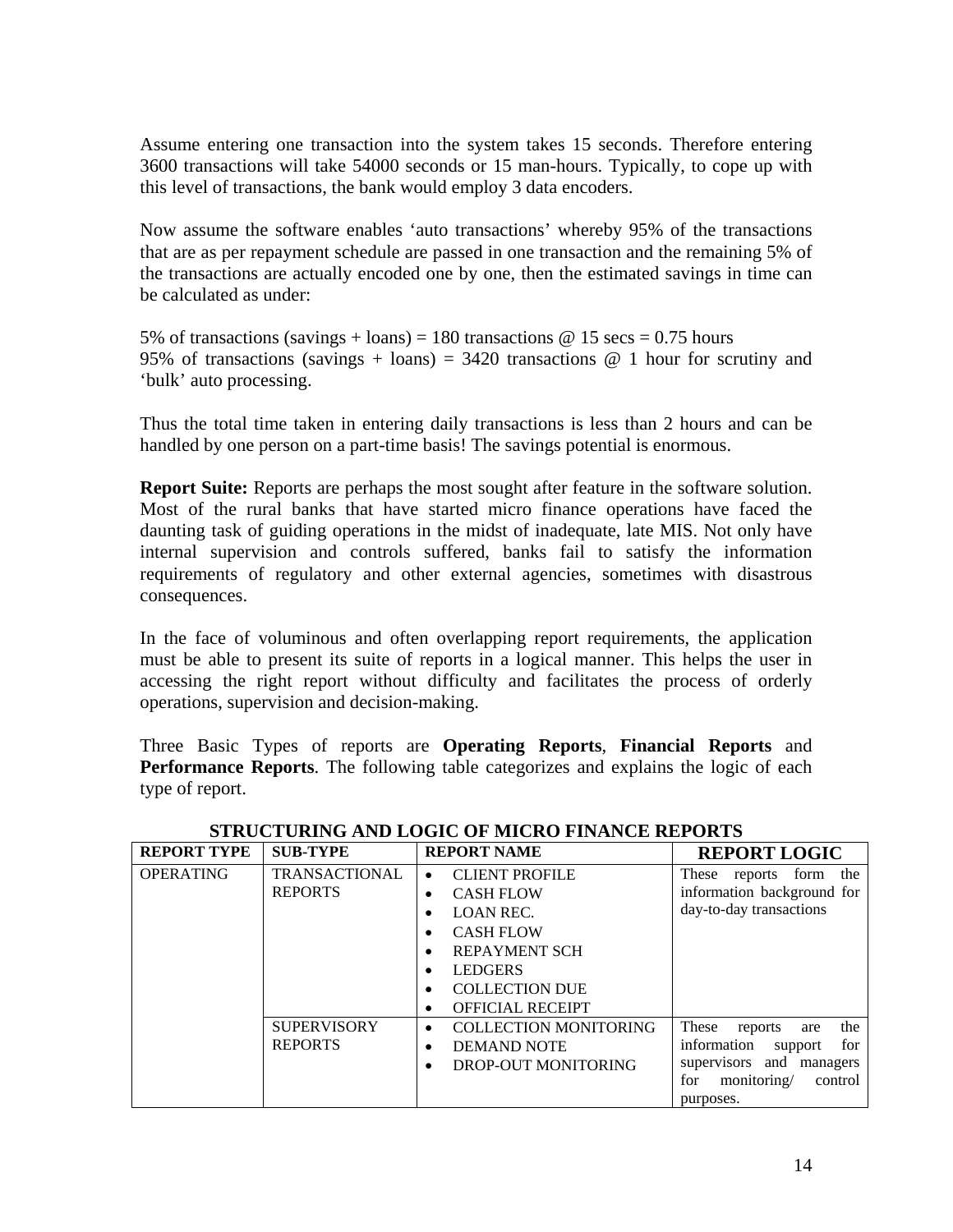|                                                           | <b>MANAGEMENT</b><br><b>REPORTS</b><br><b>EXTERNAL</b><br><b>REPORTS</b> | $\bullet$<br>$\bullet$<br>$\bullet$<br>$\bullet$<br>$\bullet$ | PRODUCT PERFORMANCE<br><b>LOAN LOSS PROVISION</b><br><b>MABS</b><br>PCFC (funding agency report)<br>BSP (regulatory/supervisory)<br><b>IMPACT ANALYSIS</b>                        | These reports are basically<br>"post-mortem" reports that<br>give feedback about what<br>has already happened and<br>management<br>enables<br>to<br>plan/take<br>actions<br>accordingly for the future.<br>These are reports that are<br>required to be submitted to<br>external organizations like<br>fund providers/Donors (e.g.<br>PCFC,<br>ADB),<br>BSP,<br>government agencies, etc. |
|-----------------------------------------------------------|--------------------------------------------------------------------------|---------------------------------------------------------------|-----------------------------------------------------------------------------------------------------------------------------------------------------------------------------------|-------------------------------------------------------------------------------------------------------------------------------------------------------------------------------------------------------------------------------------------------------------------------------------------------------------------------------------------------------------------------------------------|
|                                                           |                                                                          |                                                               |                                                                                                                                                                                   |                                                                                                                                                                                                                                                                                                                                                                                           |
| <b>ACOUNTING</b><br><b>REPORTS</b>                        | <b>TRANSACTIONAL</b><br><b>REPORTS</b><br><b>MANAGEMEMNT</b>             | $\bullet$<br>$\bullet$<br>$\bullet$<br>$\bullet$<br>$\bullet$ | LISTING OF RECEIPTS AND<br>PAYMENTS-<br>LOANS/SAVINGS<br><b>LISTING OF</b><br>RECEIPTS/PAYMENTS -<br><b>OTHERS</b><br>DAY BOOK/CASH BOOK<br>JOURNAL/GL<br><b>INCOME STATEMENT</b> | Purpose of these reports is<br>quite obviousto<br>keep<br>track of transactions from<br>the accounting point o<br>viewbasically to see that<br>at the end of the day, cash<br>balance<br>and transactions<br>tally.<br>monitor<br>financial<br>To                                                                                                                                         |
|                                                           | <b>REPORTS</b>                                                           | $\bullet$                                                     | <b>BALANCE SHEET</b>                                                                                                                                                              | performance<br>micro<br>of<br>finance activities.                                                                                                                                                                                                                                                                                                                                         |
|                                                           |                                                                          |                                                               |                                                                                                                                                                                   |                                                                                                                                                                                                                                                                                                                                                                                           |
| <b>PERFORMANCE</b><br><b>INDICATING</b><br><b>REPORTS</b> | <b>PORTFOLIO</b><br><b>QUALITY</b>                                       | $\blacksquare$<br>$\blacksquare$                              | PAR,<br><b>LOAN LOSS RESERVE RATIO</b>                                                                                                                                            | These<br>reports<br>are<br>a<br>generated by<br>combining<br>information<br>from                                                                                                                                                                                                                                                                                                          |
|                                                           | <b>EFFICIENCY OF</b><br><b>OPERATIONS</b>                                | ٠<br>$\blacksquare$<br>$\blacksquare$                         | <b>ADMIN EFFICIENCY</b><br><b>OPPERATIONAL SELF</b><br><b>SUFFICIENCY</b><br><b>LOAN OFFCR</b><br><b>PRODUCTIVITY</b>                                                             | accounting<br>well<br>as<br>as<br>operating reports. These are<br>basically<br>performance<br>indicators for use by the top<br>management (CEO level) as<br>well as<br>the Board of                                                                                                                                                                                                       |
|                                                           | <b>SUSTAINABILITY</b>                                                    | $\blacksquare$                                                | <b>FIN. SELF SUFFICIENCY</b>                                                                                                                                                      | <b>Directors</b><br>and<br>external<br>stakeholders who wish to<br>measure performance of the                                                                                                                                                                                                                                                                                             |
|                                                           | <b>OUTREACH</b>                                                          | ٠<br>$\blacksquare$                                           | <b>GROWTH - NO. OF ACTIVE</b><br><b>CLIENTS</b><br><b>GROWTH-LOAN PORTFOLIO</b><br>DEPTH OF OUTREACH                                                                              | organization against past<br>performance and/or given/<br>accepted<br>standards<br>and<br>benchmarks.                                                                                                                                                                                                                                                                                     |

## **Implementation**

Effective Implementation is a very critical part of any IT enablement. Even the best of applications, may flounder without effective implementation. The following summarizes implementation experiences at rural banks:

| $SL_1$ | <b>Implementation Issues</b> | <b>Possible Approaches to Address these Issues</b>                             |
|--------|------------------------------|--------------------------------------------------------------------------------|
|        | Location/ Logistics          | Wherever possible, remote implementation                                       |
|        |                              | By definition, rural banks are (using static IP address at client location and |
|        |                              | located in rural areas. This has the   applications like RADMIN / VNC) may be  |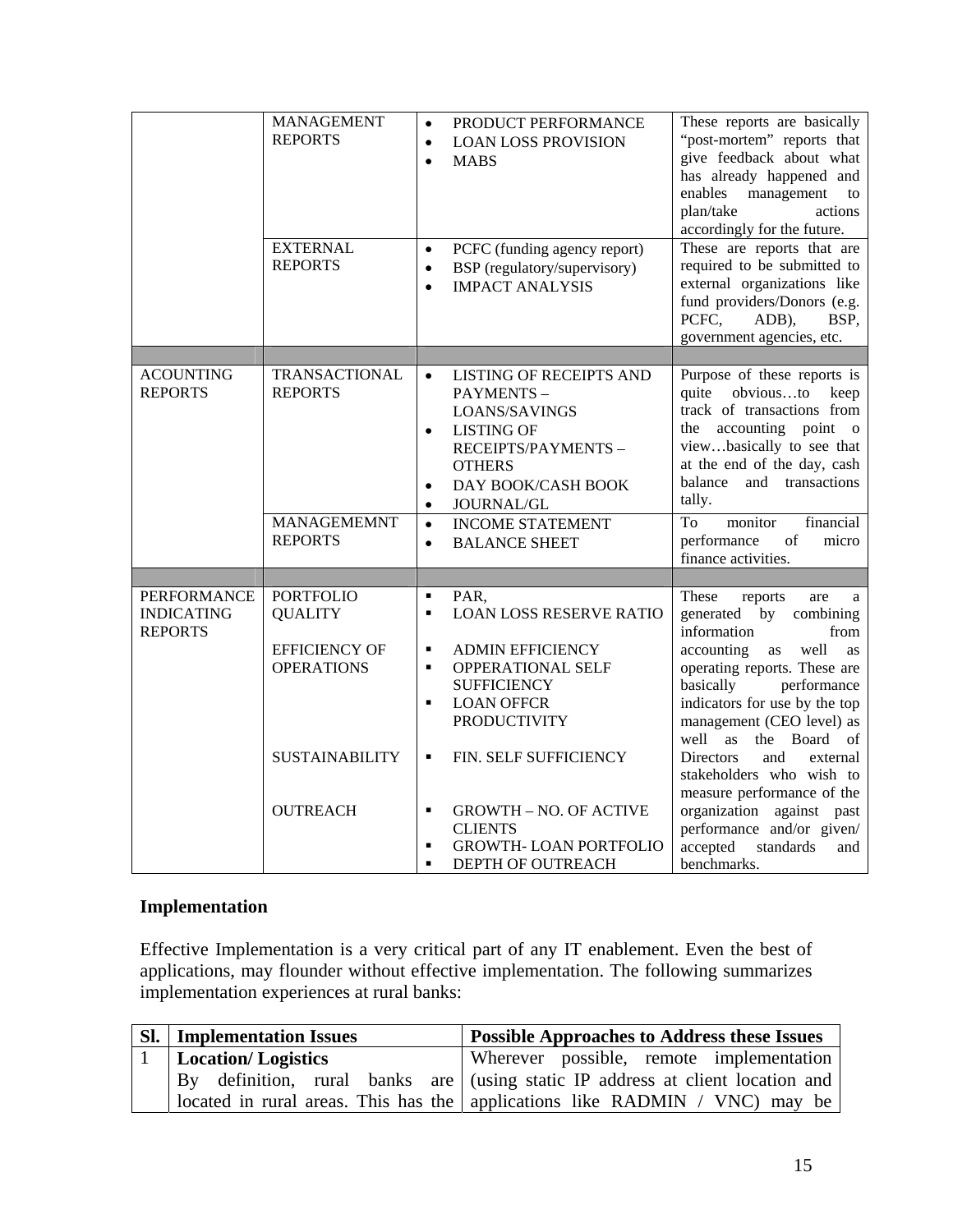|                | following implications:                                                                                                                                                                                                                                                                                                                                                                                                                                                                                                                                                                                                                    | carried out.                                                                                                                                                                                                                                                                                                                                                                                                                                                                             |
|----------------|--------------------------------------------------------------------------------------------------------------------------------------------------------------------------------------------------------------------------------------------------------------------------------------------------------------------------------------------------------------------------------------------------------------------------------------------------------------------------------------------------------------------------------------------------------------------------------------------------------------------------------------------|------------------------------------------------------------------------------------------------------------------------------------------------------------------------------------------------------------------------------------------------------------------------------------------------------------------------------------------------------------------------------------------------------------------------------------------------------------------------------------------|
|                | Physical<br>distances<br>п<br>and<br>accessibility<br>is<br>major<br>$\mathbf{a}$<br>consideration.<br>This tends to<br>drive up implementation costs<br>and time.<br>Infrastructure<br>like<br>telephone<br>п<br>lines, Internet connectivity etc.<br>may be a problem. The client<br>may suffer from power outages.                                                                                                                                                                                                                                                                                                                      | The implementation must be very carefully<br>planned out and implemented according to plan.<br>Very often, the client-personnel may not play<br>according to the script for various reasons.                                                                                                                                                                                                                                                                                             |
| $\overline{2}$ | <b>Requirement Analysis</b><br>Very often, at the beginning of a<br>project engagement, sufficient and<br>organized/<br>well<br>structured<br>requirement details are not available.<br>Most rural banks do not have a well-<br>organized policy manual, although<br>under BSP regulations they must<br>have them. In the absence of clearly<br>enumerated policies and SOPs most<br>of what one gathers is anecdotal,<br>depending upon the thoroughness of<br>knowledge<br>communication<br>and<br>skills of the person in charge.<br>Exceptions are not spelt out and lead<br>problems<br>at the<br>time<br>to<br>of<br>implementation. | Detailed and complicated SRS may not be the<br>best way out. In fact, the client may not even go<br>thru it! The challenge is to develop simple, easy<br>to visualize formats for the client's easy<br>comprehension<br>It may not therefore be a bad idea to offer to<br>prepare a simple Operations Manual (for an<br>additional fee, of course), prior to the actual<br>implementation work, especially if the client<br>does not have one. You can kill two birds with<br>one stone! |
| 3              | Hardware/Systems Software & IT<br><b>Admin</b><br>Generally the hardware<br>and<br>system software issues are left<br>for the client to arrange prior to<br>implementation<br>of<br>the<br>application. The costs associated<br>with hardware<br>and<br>systems<br>procurement hits the client at<br>this stage. Most often, at this<br>juncture, the client ends<br>$\mathbf{u}$<br>positioning<br>quality<br>poor<br>hardware and pirated systems<br>software.                                                                                                                                                                           | The Software vendor may say that this is not his<br>responsibility, but ultimately he is the one who<br>suffers.<br>Maybe a revolutionary idea could be to bundle<br>the software with suitable, no frills, low-cost<br>hardware, especially for clients with multiple<br>branches.<br>This concept will<br>work<br>very<br>effectively for solutions using open-source<br>software.                                                                                                     |
|                | Often, banks may not have IT-<br>п<br>knowledgeable people to handle                                                                                                                                                                                                                                                                                                                                                                                                                                                                                                                                                                       | The solution must have auto back-up features<br>and minimize the need for administration on a                                                                                                                                                                                                                                                                                                                                                                                            |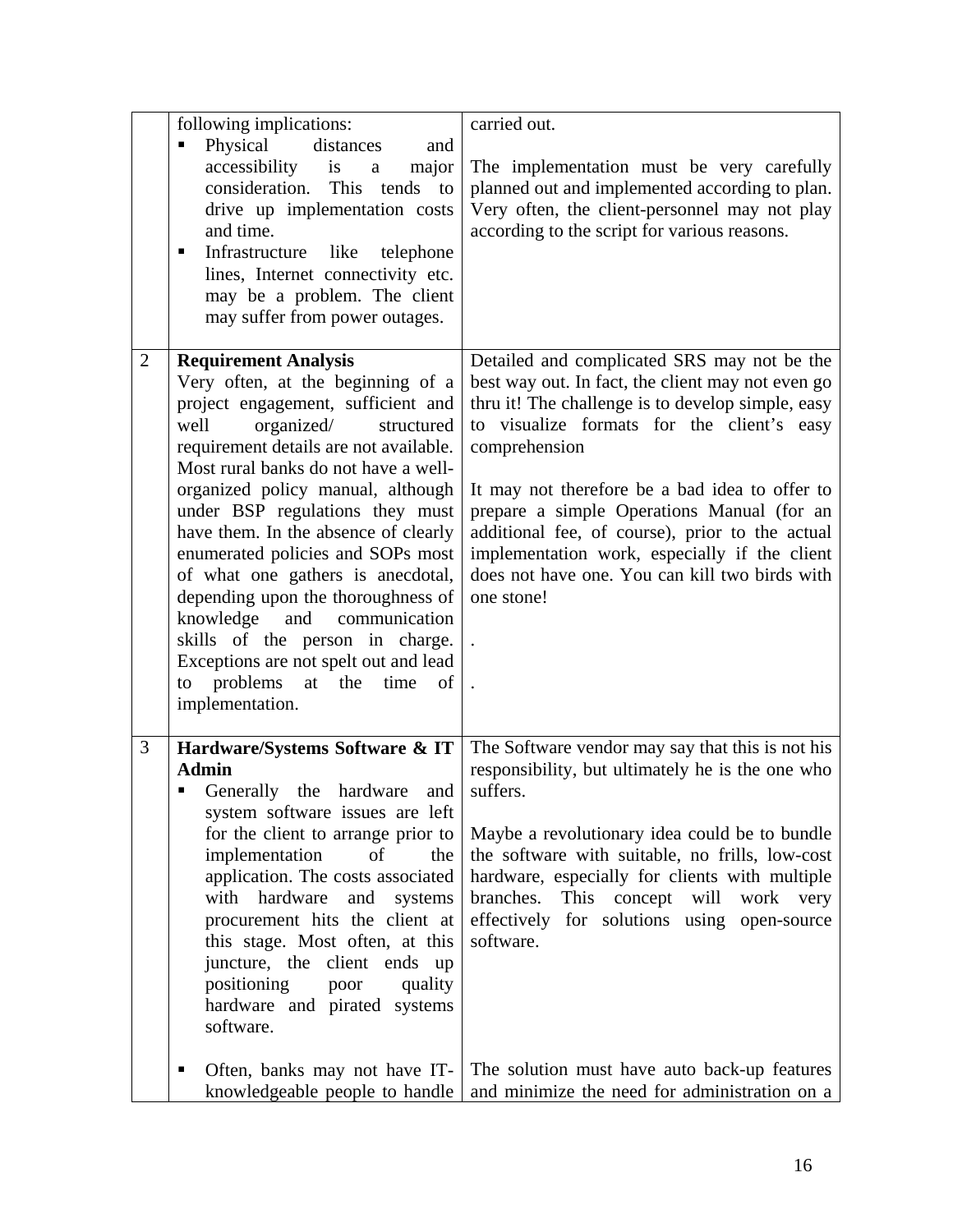|                | such basic issues like backing-<br>up/ restoring of databases,<br>creating new users/ roles,<br>adequate virus protection etc.                                                                                                                                                                                                                                                                        | day-to-day basis.                                                                                                                                                                            |
|----------------|-------------------------------------------------------------------------------------------------------------------------------------------------------------------------------------------------------------------------------------------------------------------------------------------------------------------------------------------------------------------------------------------------------|----------------------------------------------------------------------------------------------------------------------------------------------------------------------------------------------|
| $\overline{4}$ | <b>Data Migration</b><br>Migration of existing data into the<br>new system is a major issue.<br>Normally, a software vendor will<br>install the software; test it using<br>some test data and then hand over to<br>the client. However, this leaves the<br>voluminous data migration job<br>undone and the bank, with its<br>limited personnel are unable to cope<br>up with this job. Most banks are | Most clients can provide existing data in excel<br>spreadsheet formats. The software vendor must<br>therefore have a suitable system for porting data<br>directly into the database in bulk. |
|                | reluctant to use local data encoders,<br>fearing information leakage.                                                                                                                                                                                                                                                                                                                                 |                                                                                                                                                                                              |

## **Pricing**

A major 'limiting' factor is pricing. It is often the first point of consideration. How does a rural bank justify ROI?

**Quick ROI:** Let is assume that a rural bank is into group lending with a 180 day product (12.5% add-on interest rate, 10% compulsory savings). Say average loan size is PhP 8000. Thus in a year there will be two cycles. Assume also that the cost of capital for the bank is 15% pa. Also let us assume the bank is able to follow the BSP standard of 300 borrowers to a loan officer.

Given the above, the bank will be able to attain around 20% Operating Self Sufficiency (BSP standard) provided around 50% of the loan amount is generated from savings and the rest is borrowed from external funds. The calculations are as follows:

#### **A BACK-OF-THE -ENVELOP INCOME CALCULATION**

| AV. LOAN SIZE/LOAN CYCLE                                        | 8,000.00              |
|-----------------------------------------------------------------|-----------------------|
| NO. OF BORROWERS                                                | 1,000.00              |
| NO. OF LOAN OFFICERS                                            | 3.33                  |
| <b>TOTAL LOAN DISBURSED/CYCLE</b><br>ADD ON INT RATE (180 DAYS) | 8,000,000.00<br>12.5% |
| INT, INCOME / LOAN CYCLE                                        | 1,000,000.00          |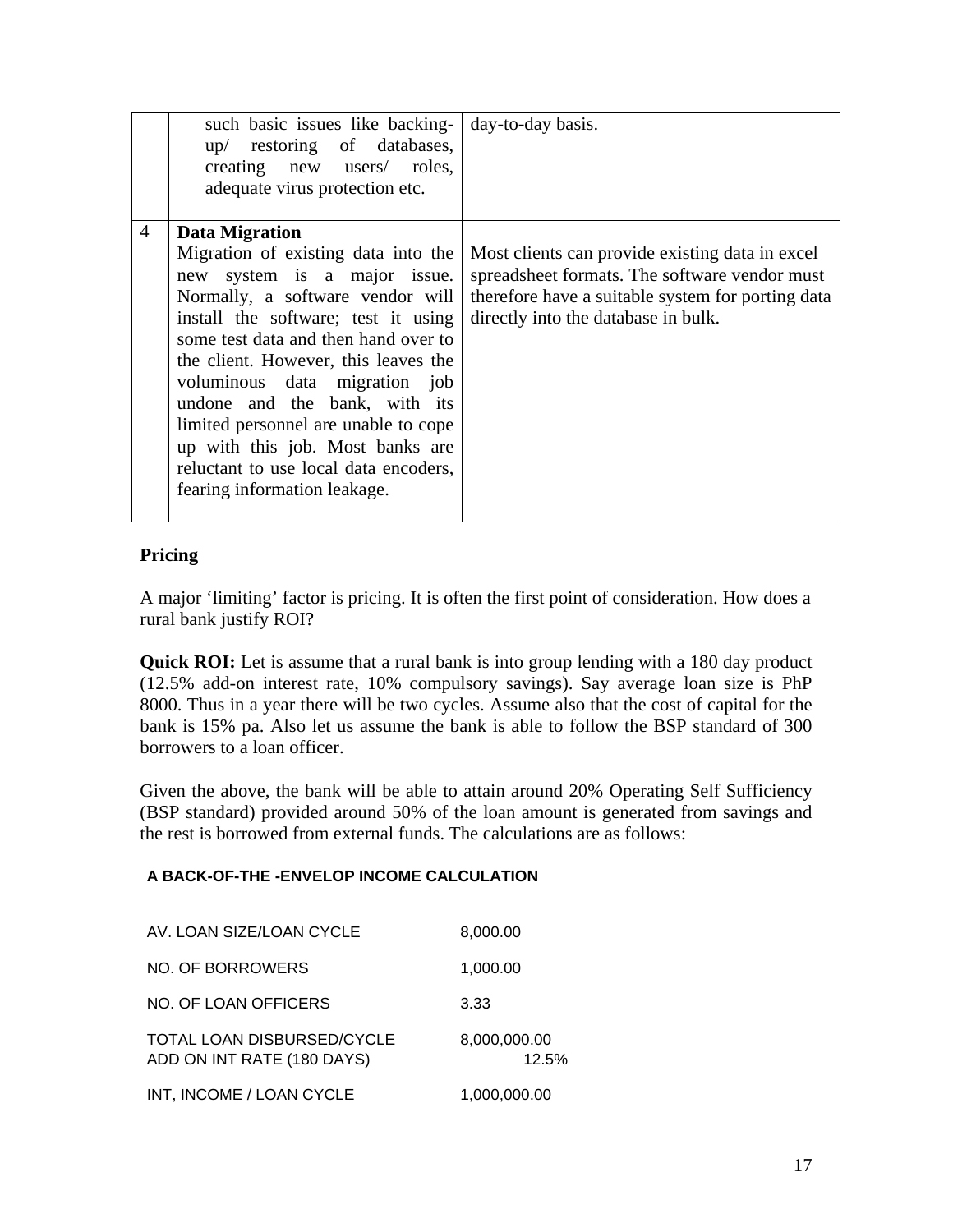| LOAN CYCLES / YR                                                |               |              | 2     |
|-----------------------------------------------------------------|---------------|--------------|-------|
| <b>INT INCOME/YR</b><br>OTHER INCOME/YR (5% OF INT.<br>INCOME)  |               | 2,000,000.00 |       |
|                                                                 |               | 100,000.00   |       |
| <b>TOTAL INCOME / YR</b>                                        |               | 2,100,000.00 |       |
| <b>EXPENSES</b>                                                 |               |              |       |
| <b>FINANCING EXPENSES</b><br>COST OF LOAN (at 15% pa50% of loan |               | 960,000.00   | 45.7% |
|                                                                 | amount)       | 600,000.00   |       |
| INT. ON SAVINGS                                                 |               | 40,000.00    |       |
| LOAN LOSS (2%)                                                  |               | 320,000.00   |       |
| <b>ADMIN EXPENSES</b>                                           |               | 700,000.00   | 33.3% |
| <b>DIRECT</b>                                                   |               | 500,000.00   | 23.8% |
|                                                                 | MANPOWER      | 400,000.00   |       |
|                                                                 | <b>OTHERS</b> | 100,000.00   |       |
| <b>INDIRECT (ASSUME)</b>                                        |               | 200,000.00   | 9.5%  |
|                                                                 |               |              |       |
|                                                                 |               |              |       |
| OPERATING SELF SUFFICIENCY                                      | 440,000.00    | 21.0%        |       |
| BSP STANDARD OSS (20%)                                          | 420,000.00    |              |       |

How much of the PhP 440,000 he will like to spend on IT ? For larger banks, with more than 5000 customers, the proposition makes more commercial sense. However, the more that no. of branches, the more is the cost of IT .

This situation calls for improvisations. For example, in a multibranch situation, a model of IT deployment, that maintains just one server at the HO/Branch and a data entry module each at the other branches can be tried. The daily transactions at the branches will be entered into the data entry module and at the end of the day, the file containing the transactions is sent to the HO and the server is updated. This way, a multi-branch bank can do with just one server and a number of clients and data entry terminals. This will bring down overall cost of IT.

#### **The Future**